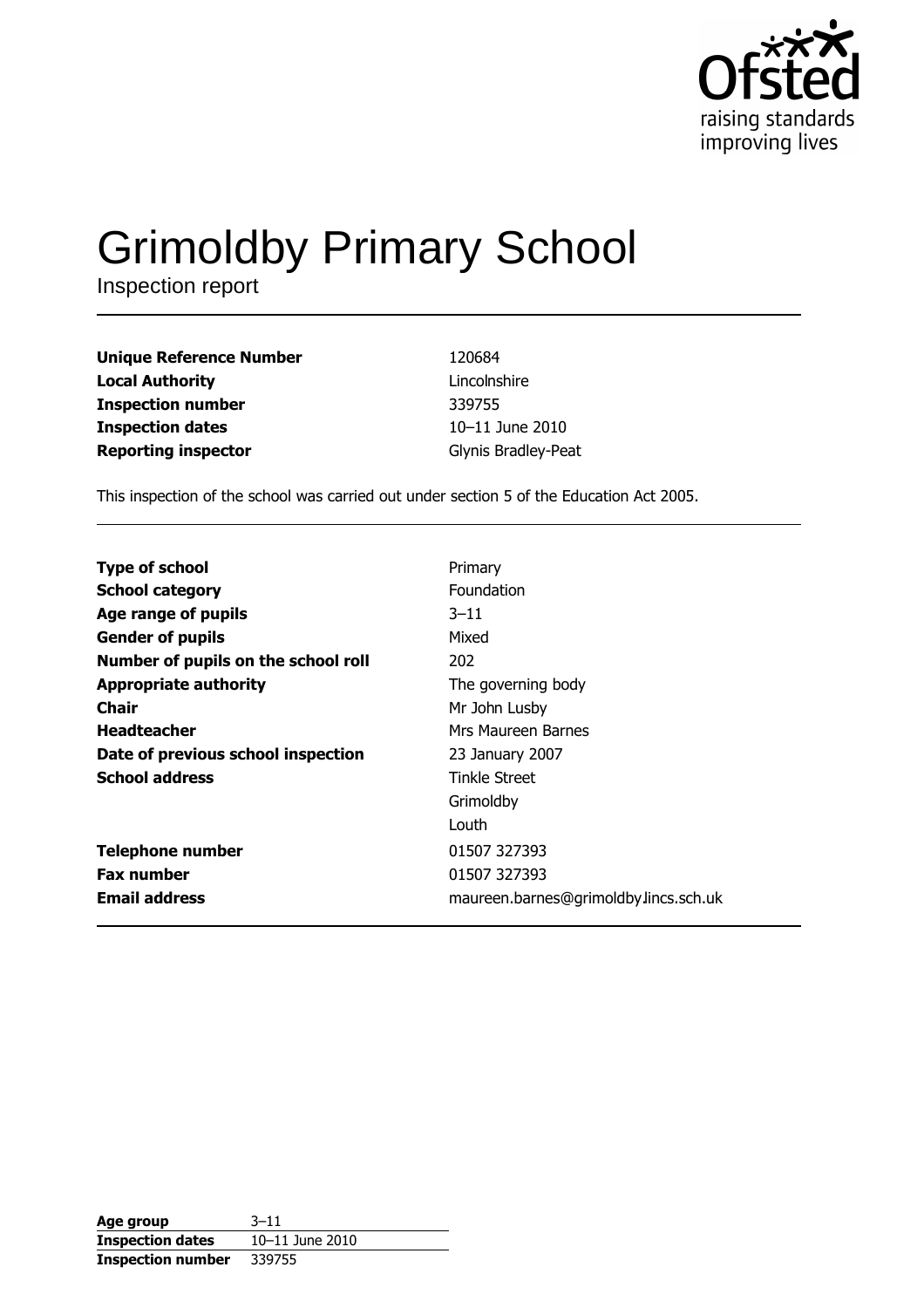The Office for Standards in Education, Children's Services and Skills (Ofsted) regulates and inspects to achieve excellence in the care of children and young people, and in education and skills for learners of all ages. It regulates and inspects childcare and children's social care, and inspects the Children and Family Court Advisory Support Service (Cafcass), schools, colleges, initial teacher training, work-based learning and skills training, adult and community learning, and education and training in prisons and other secure establishments. It rates council children's services, and inspects services for looked after children, safequarding and child protection.

Further copies of this report are obtainable from the school. Under the Education Act 2005, the school must provide a copy of this report free of charge to certain categories of people. A charge not exceeding the full cost of reproduction may be made for any other copies supplied.

If you would like a copy of this document in a different format, such as large print or Braille, please telephone 08456 404045, or email enquiries@ofsted.gov.uk.

You may copy all or parts of this document for non-commercial educational purposes, as long as you give details of the source and date of publication and do not alter the documentation in any way.

Royal Exchange Buildings St Ann's Square Manchester M2 7LA T: 08456 404045 Textphone: 0161 618 8524 E: enquiries@ofsted.gov.uk W: www.ofsted.gov.uk © Crown copyright 2010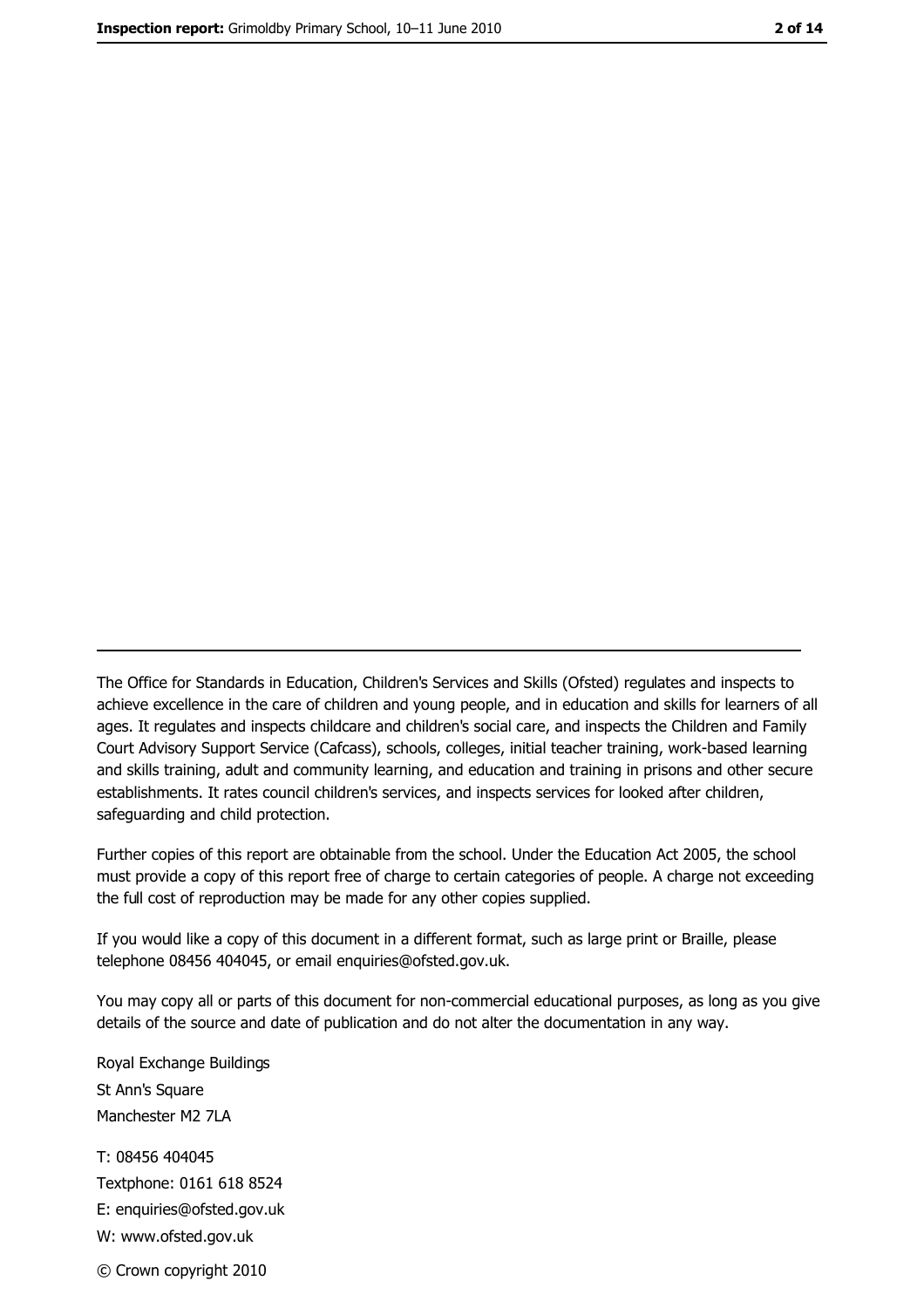# **Introduction**

This inspection was carried out by three additional inspectors. The inspectors visited 15 lessons, observed 9 teachers and held meetings with the headteacher, senior leadership team, teaching staff, governors and pupils. They observed the school's work and looked at pupils' exercise books. They checked documents including the school improvement plan, systems for tracking the pupils' progress, safeguarding documentation and school policies. They also analysed information from the 64 questionnaires from parents and carers, in addition to those received from staff and pupils.

The inspection team reviewed many aspects of the school's work. It looked in detail at the following:

- what leaders are doing to ensure that attainment and achievement rise steadily by  $\blacksquare$ the end of Year 6 across all subjects
- if teaching is said to be good with some outstanding features, why outcomes for  $\blacksquare$ learners are not consistent at Key Stage 2
- if provision and leadership and management are said to be outstanding in the EYFS,  $\blacksquare$ why outcomes appear only good
- the quality of partnerships, promotion of community cohesion and governance and  $\blacksquare$ the impact they have on the well-being and outcomes for pupils.

# **Information about the school**

Grimoldby is a smaller-than-average-sized primary school. There is provision for the Early Years Foundation Stage in both Nursery and Reception classes. Pupils come from predominantly White British backgrounds with relatively few pupils from other heritages. Very few pupils speak English as an additional language. About one in 12 pupils has special educational needs and/or disabilities, which is below average. Their needs are mostly related to autism and moderate learning difficulties. There is extended provision before and after school run by an outside provider.

The school has gained a number of awards, some of which demonstrate a commitment to developing healthy lifestyles, for example, Healthy Schools status and the Activemark.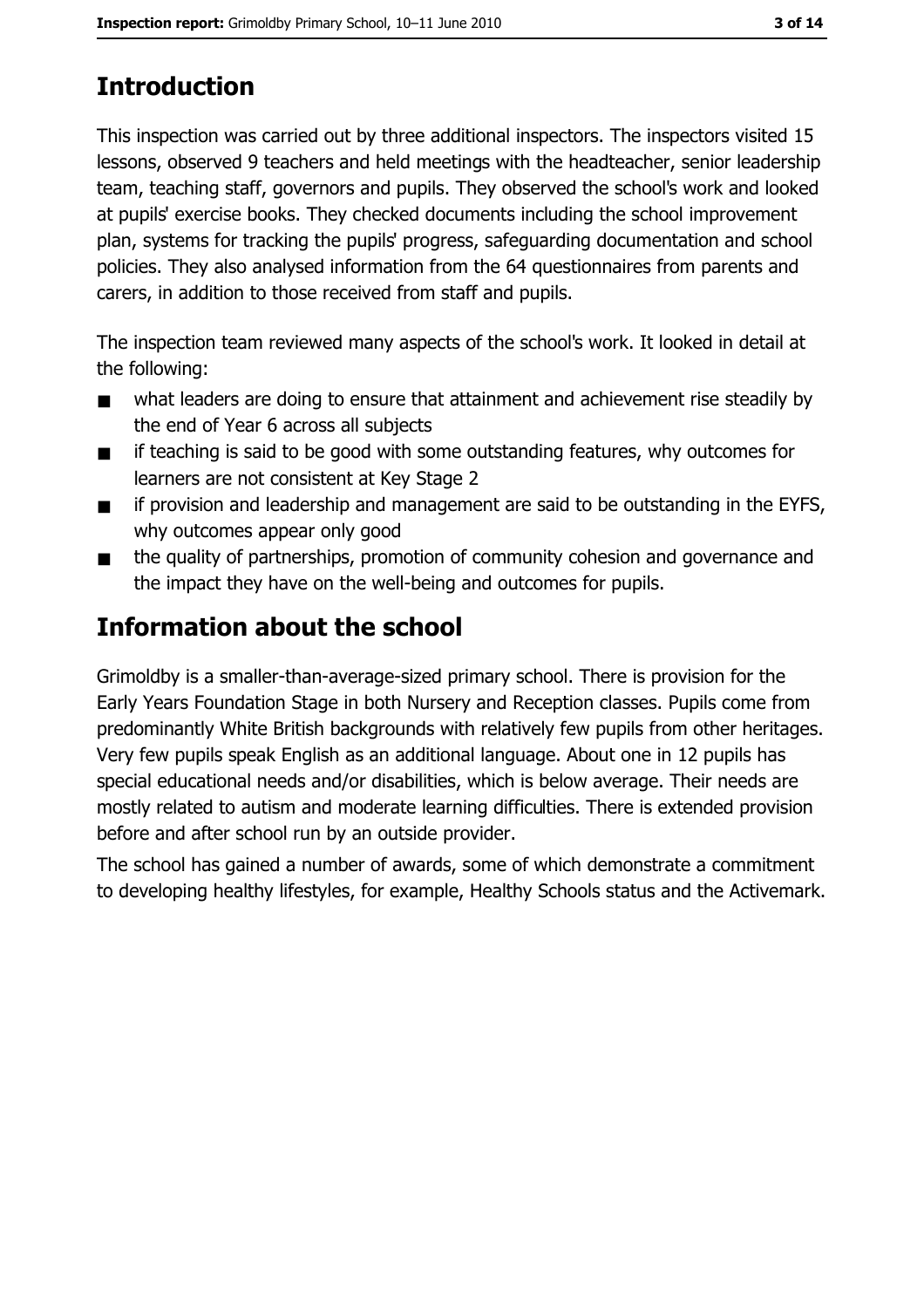# **Inspection judgements**

## Overall effectiveness: how good is the school?

#### The school's capacity for sustained improvement

## **Main findings**

Grimoldby is a good and improving school where pupils are happy and enjoy their education. This is clearly evident in both the parent and pupil questionnaires. One parent wrote, 'It's a lovely school with all teachers ready to help with challenges that may arise, turning negatives into positives.' Another remark was, 'My daughter thoroughly enjoys school... she has been very fortunate to attend Grimoldby School and has many fond memories.' These echo the comments made by many other parents. Senior leaders, together with subject leaders, are very adept at galvanising commitment to school improvement among all members of staff. This is because they lead by example and demonstrate enthusiasm and high levels of professionalism. The key issues from the last inspection have been fully addressed. More effective use of data has ensured that teachers adapt their planning to ensure that all pupils learn well. As a result improvements are clearly seen in national test results in Year 6, most recently in 2009, and rising teacher assessments in 2010. The school knows itself well and appropriate areas for development are prioritised. Pupils make good progress from their starting points to achieve standards that are above average. The consistently good and sometimes outstanding teaching is making a significant contribution to this raising of achievement. Teachers' thoughtful, careful planning to meet a variety of needs together with a good and improving curriculum ensures that work is highly appropriate for each individual pupil. This has had a marked impact on raising attainment in science in particular. The school's own data indicate pupils are on track to meet their challenging targets. This is clear evidence of the school's continuing good capacity to make further improvements.

Governors regularly come into school and are beginning to develop their skills. However, many of them are new to their role and have not yet participated in training to improve their ability to challenge and hold the school to account for its work. The promotion of community cohesion is satisfactory but leaders realise there is more to be done to extend this beyond the school and into the wider community. There has been only a limited evaluation of the work in this area. As a result, pupils' understanding and appreciation of cultural diversity is also not as good as it could be.

Parents quite rightly praise the good start to the education their children receive in the Early Years Foundation Stage, Children are able to develop new skills in a stimulating and creative environment. This ethos continues throughout the school and is evident in the good care, guidance and support the school offers pupils. This ensures that vulnerable pupils are supported well in a sensitive and helpful setting. Safeguarding requirements are met well. The rate of pupils' attendance remains good because of the supportive systems in place. This, alongside pupils' currently above average basic skills,

| 7 |  |
|---|--|
| 7 |  |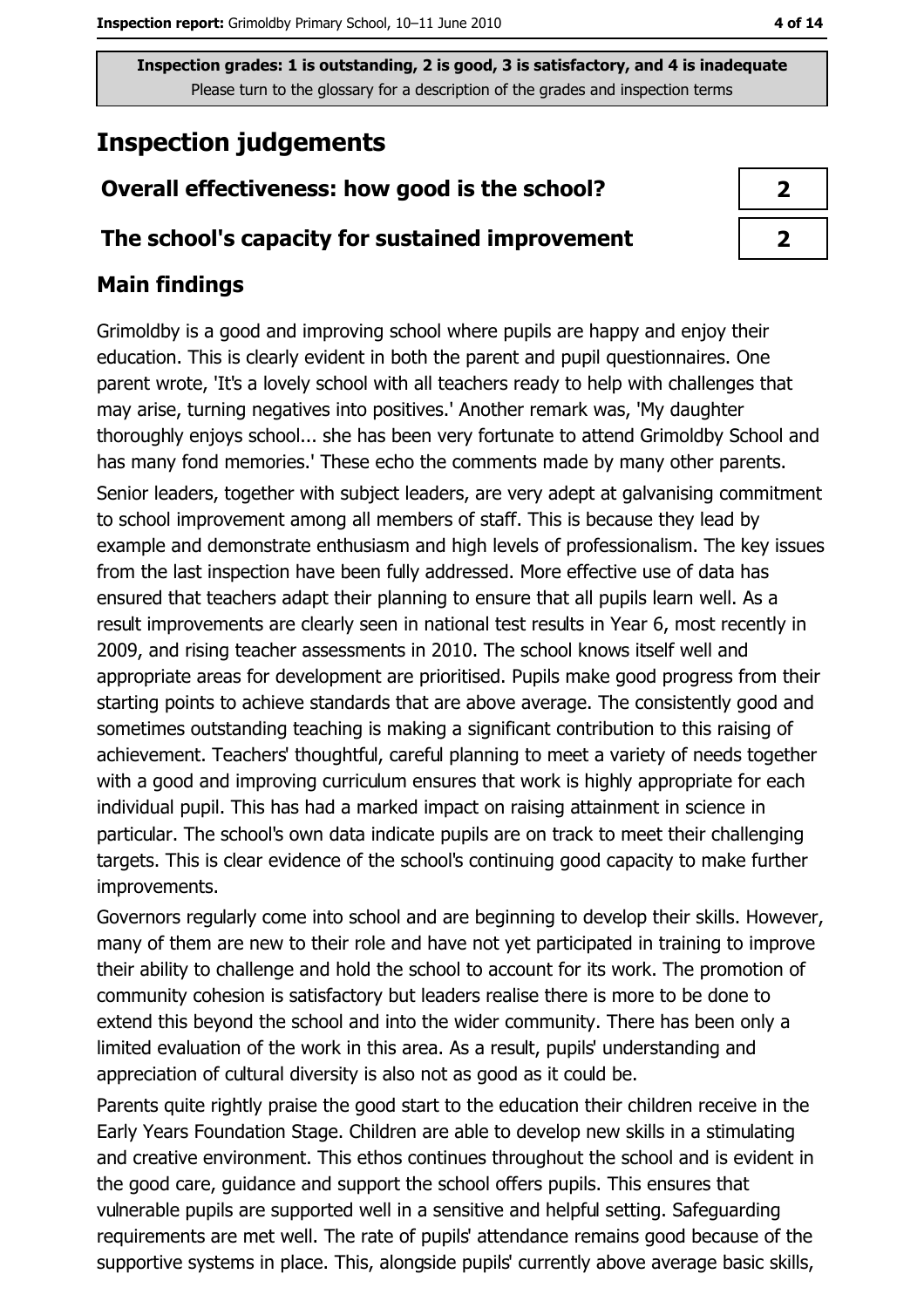good teamwork seen in classrooms and mature attitudes means that pupils' preparation for the next stage of their education is good.

#### What does the school need to do to improve further?

- Extend the skills of governors so that they are able to hold the school to account  $\blacksquare$ more effectively by:
	- providing a rigorous and appropriate programme of training in partnership with  $\overline{a}$ teachers and other staff.
- Improve the promotion of community cohesion beyond the school by:
	- ensuring that the school's actions are evaluated for impact
	- ensuring that pupils' understanding and appreciation of cultural diversity is enhanced.

#### **Outcomes for individuals and groups of pupils**

The vast majority of pupils thoroughly enjoy school and as a result they behave well. They make good progress in lessons because they concentrate well and have positive attitudes to their learning. Relationships between adults and pupils are excellent and promote the smooth running of a wide range of activities in lessons which make them fun and motivating. Pupils work exceptionally well in pairs and groups. In an effective mathematics lesson, pupils challenged one another to answer questions they had devised about data handling. One was heard to say excitedly, 'They'll never get the answers to my questions!' Quick fire games and quizzes are a feature of lessons; some pupils practised their number skills in a bingo game, and others consolidated their spelling skills, making swift progress in a short space of time in Year 2. Teachers' written and spoken feedback to pupils has a clear effect on improving outcomes for pupils. Exercise books show that pupils act upon comments teachers make about how to improve their work. Short-term targets are used effectively to help pupils make adjustments to their work so as to reach the next level of attainment. Most know their longer-term targets and are keen to make the necessary progress to reach them. All these factors make a marked contribution to the attainment and progress pupils make. Those pupils with special educational needs make similar levels of progress to their peers. Higher attaining pupils are provided with good opportunities to shine, for example, in well organised group work.

Pupils display good levels of safety awareness including when using the internet. They move around school sensibly and play well together in the playground. They know who they can approach if they have any questions or concerns. They are confident that these will be taken seriously and 'sorted out'. Older pupils buddy younger ones which helps them settle into school quickly. Pupils know what constitutes a healthy lifestyle. Even young children understand how to eat healthily and told inspectors that the guinea pigs eat healthy food like fruit and vegetables. Pupils assume a number of responsibilities in school as monitors and school councillors and take pride in this. Pupils develop a

 $\overline{2}$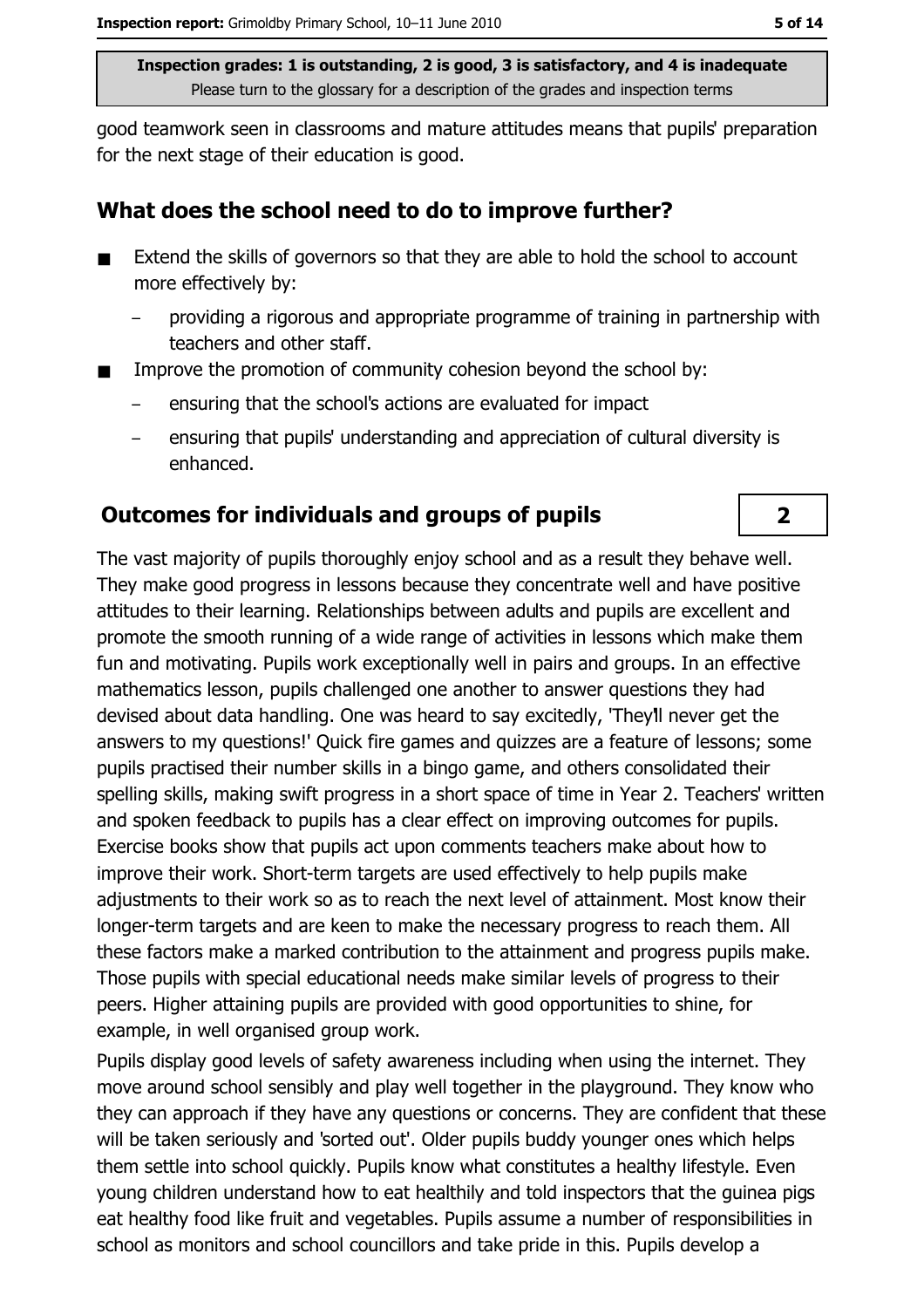satisfactory understanding of spiritual, moral, social and cultural issues. Although pupils are knowledgeable about the school and local community, they are not sufficiently aware of other cultures or the diversity of other communities beyond their own.

These are the grades for pupils' outcomes

| Pupils' achievement and the extent to which they enjoy their learning                                                     |                         |  |  |
|---------------------------------------------------------------------------------------------------------------------------|-------------------------|--|--|
| Taking into account:<br>Pupils' attainment <sup>1</sup>                                                                   | $\overline{2}$          |  |  |
| The quality of pupils' learning and their progress                                                                        | $\mathcal{P}$           |  |  |
| The quality of learning for pupils with special educational needs and/or<br>disabilities and their progress               |                         |  |  |
| The extent to which pupils feel safe                                                                                      | $\overline{\mathbf{2}}$ |  |  |
| <b>Pupils' behaviour</b>                                                                                                  | $\overline{\mathbf{2}}$ |  |  |
| The extent to which pupils adopt healthy lifestyles                                                                       | $\overline{\mathbf{2}}$ |  |  |
| The extent to which pupils contribute to the school and wider community                                                   |                         |  |  |
| The extent to which pupils develop workplace and other skills that will<br>contribute to their future economic well-being |                         |  |  |
| Taking into account:<br>Pupils' attendance <sup>1</sup>                                                                   | $\mathcal{P}$           |  |  |
| The extent of pupils' spiritual, moral, social and cultural development                                                   | 3                       |  |  |

#### How effective is the provision?

The quality of teaching is good and rapidly improving. Some outstanding lessons were observed by inspectors. The effect of this is clearly evident in the classrooms, where learning and progress are consistently good and better. Teachers are confident in their own subject knowledge and revel in pupils' questions. They use the electronic whiteboards highly effectively to enliven and enhance learning and engagement. In an outstanding Year 5 lesson the highly appropriate use of a video clip used in conjunction with very effective success criteria enabled pupils to improve mundane sentences and make them exciting and descriptive.

Teachers go out of their way to provide lessons which enable pupils to learn new skills in different ways. In a good English lesson in Year 4, pupils had made some excellent puppets and used them to act out their play scripts. Pupils enjoyed the activity

The grades for attainment and attendance are: 1 is high; 2 is above average; 3 is broadly average; and 4 is low.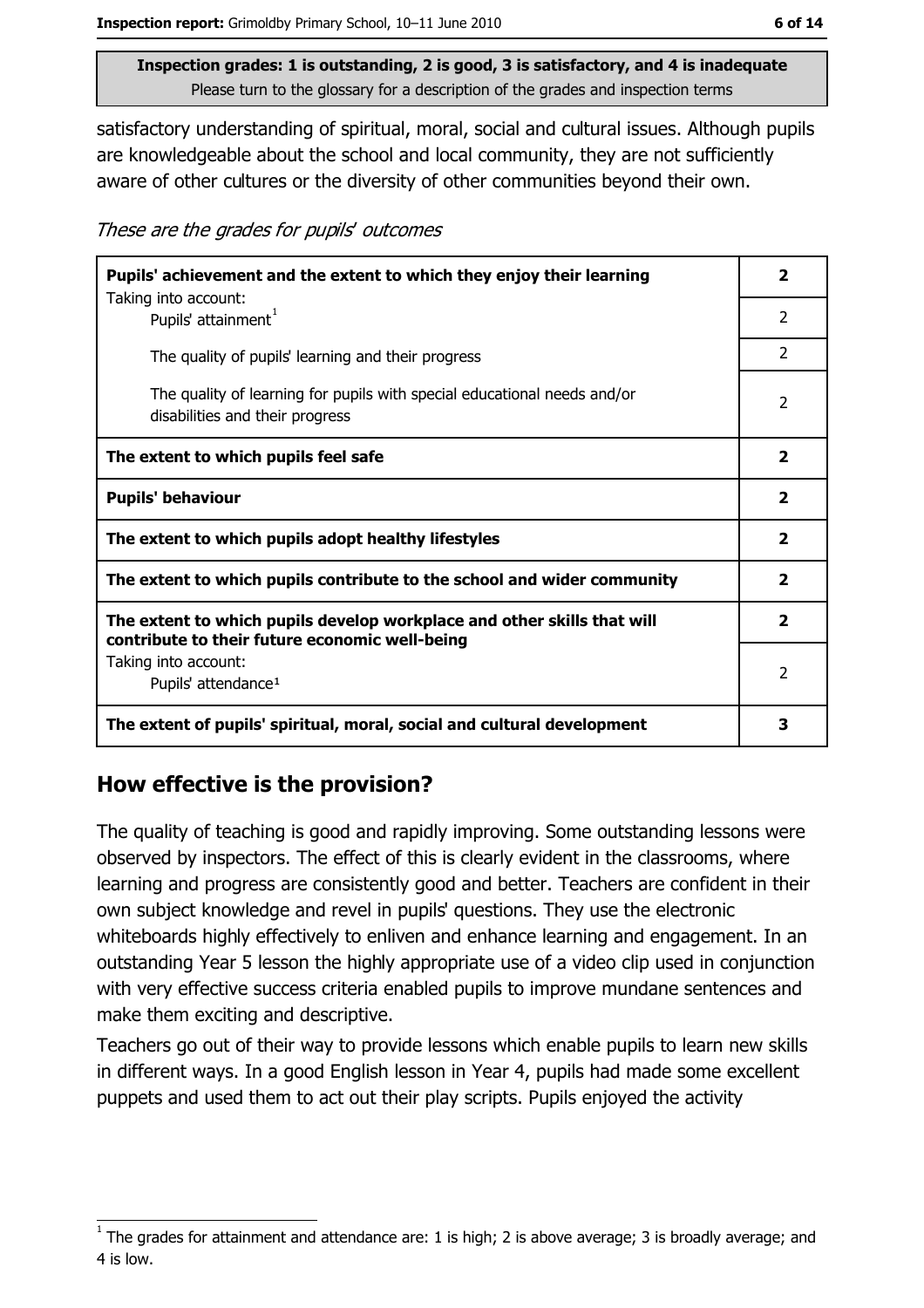immensely and were able to offer each other hints and tips about how to improve their work.

Different subjects are effectively linked together to make learning more meaningful. A topic lesson about the Victorians in Year 6 ensured that pupils used their research skills well to discover what life was like for Victorian children. Fiction by Charles Dickens was linked well to facts through good quality discussion in groups. Pupils' findings were represented through extended writing and information and communication technology. The curriculum provides opportunities for all learners, including those with learning difficulties and or disabilities, to make good progress. Teachers implement a well structured programme of personal, social and health education. This has a good influence on the progress pupils make in their personal development. The curriculum is enriched well by visits and visitors into school and a range of after-school clubs. Pupils' participation in these activities has a positive effect on their enthusiasm for school and helps develop their social skills and a healthy outlook on life.

Good care, quidance and support for pupils are based on a commitment to meeting the individual needs of all. Those with autism and moderate learning difficulties are provided with effective adult support and links with external agencies to enhance provision are beneficial. New pupils are helped to settle into life in the school quickly and the school ensures that Year 6 pupils are confident about moving on to their next school.

|  | These are the grades for the quality of provision |
|--|---------------------------------------------------|
|  |                                                   |

| The quality of teaching                                                                                    |  |
|------------------------------------------------------------------------------------------------------------|--|
| Taking into account:                                                                                       |  |
| The use of assessment to support learning                                                                  |  |
| The extent to which the curriculum meets pupils' needs, including, where<br>relevant, through partnerships |  |
| The effectiveness of care, guidance and support                                                            |  |

#### How effective are leadership and management?

The tireless and dedicated work of the headteacher has successfully led a new senior management team and introduced the necessary initiatives to accelerate progress. The parental questionnaires showed a high degree of satisfaction with the way in which the school is led and managed. Subject coordinators have developed their roles since the last inspection and they are fully involved in monitoring and evaluating the school's work through a scrutiny of planning, pupils' work and pupil progress meetings. They have more recently begun to focus more effectively on teaching and its impact on pupils' learning.

The governors share the headteacher's vision and want pupils to have the best education possible but many of them are new to post and have yet to undergo any training. As a result they are only just beginning to develop their role as critical friends. Community cohesion is in the early stages of development. There has been some initial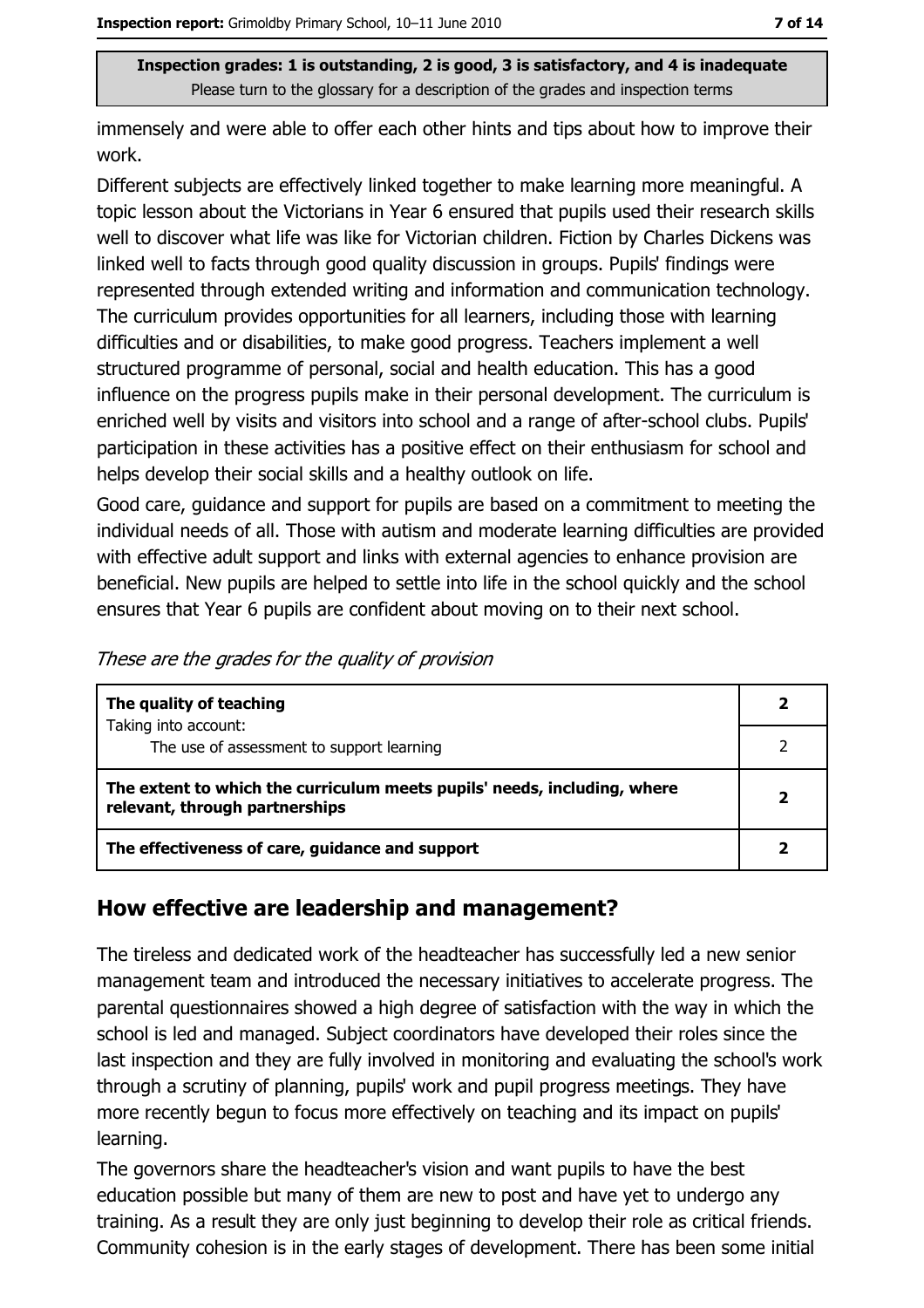Inspection report: Grimoldby Primary School, 10-11 June 2010

Inspection grades: 1 is outstanding, 2 is good, 3 is satisfactory, and 4 is inadequate Please turn to the glossary for a description of the grades and inspection terms

analysis but the school has yet to engage with the wider United Kingdom and global communities. The school has formulated good partnership links with a variety of local institutions and agencies that have had a good impact on the well being of pupils. Pupils with different learning needs are catered for well and given every chance to succeed in Grimoldby, so that all have equality of opportunity and there is no discrimination. The school's procedures for safeguarding are good. Levels of parental engagement are good because the school listens well to their concerns and views.

These are the grades for leadership and management

| The effectiveness of leadership and management in embedding ambition and<br>driving improvement                                                                     | 2                       |
|---------------------------------------------------------------------------------------------------------------------------------------------------------------------|-------------------------|
| Taking into account:<br>The leadership and management of teaching and learning                                                                                      | 2                       |
| The effectiveness of the governing body in challenging and supporting the<br>school so that weaknesses are tackled decisively and statutory responsibilities<br>met | 3                       |
| The effectiveness of the school's engagement with parents and carers                                                                                                | $\overline{\mathbf{2}}$ |
| The effectiveness of partnerships in promoting learning and well-being                                                                                              | 2                       |
| The effectiveness with which the school promotes equality of opportunity and<br>tackles discrimination                                                              | $\mathbf{2}$            |
| The effectiveness of safeguarding procedures                                                                                                                        | $\overline{\mathbf{2}}$ |
| The effectiveness with which the school promotes community cohesion                                                                                                 | 3                       |
| The effectiveness with which the school deploys resources to achieve<br>value for money                                                                             | 2                       |

## **Early Years Foundation Stage**

When children start in the Nursery or Reception classes, their skills are broadly similar to those typical for their age, but this varies from year to year. The very warm and caring relationships between adults and children, along with the bright, lively and well resourced learning environment, ensure that children quickly develop a thirst for learning. The many exciting theme-based activities, such as `holidays' contribute well to the good progress they make.

Children's personal, social and emotional development is outstanding. Adults take every opportunity to encourage children to understand routines and boundaries. This results in very good behaviour and excellent manners. Careful attention is given to ensuring that children learn in a safe and secure environment. Adults work very well together to assess children's progress. They record their daily achievements accurately and plan future steps in learning based on this knowledge. Consequently, new learning builds effectively on what children can already do, especially those children in Reception. In recent times, children's level of skills by the time they start Year 1 has been rising, with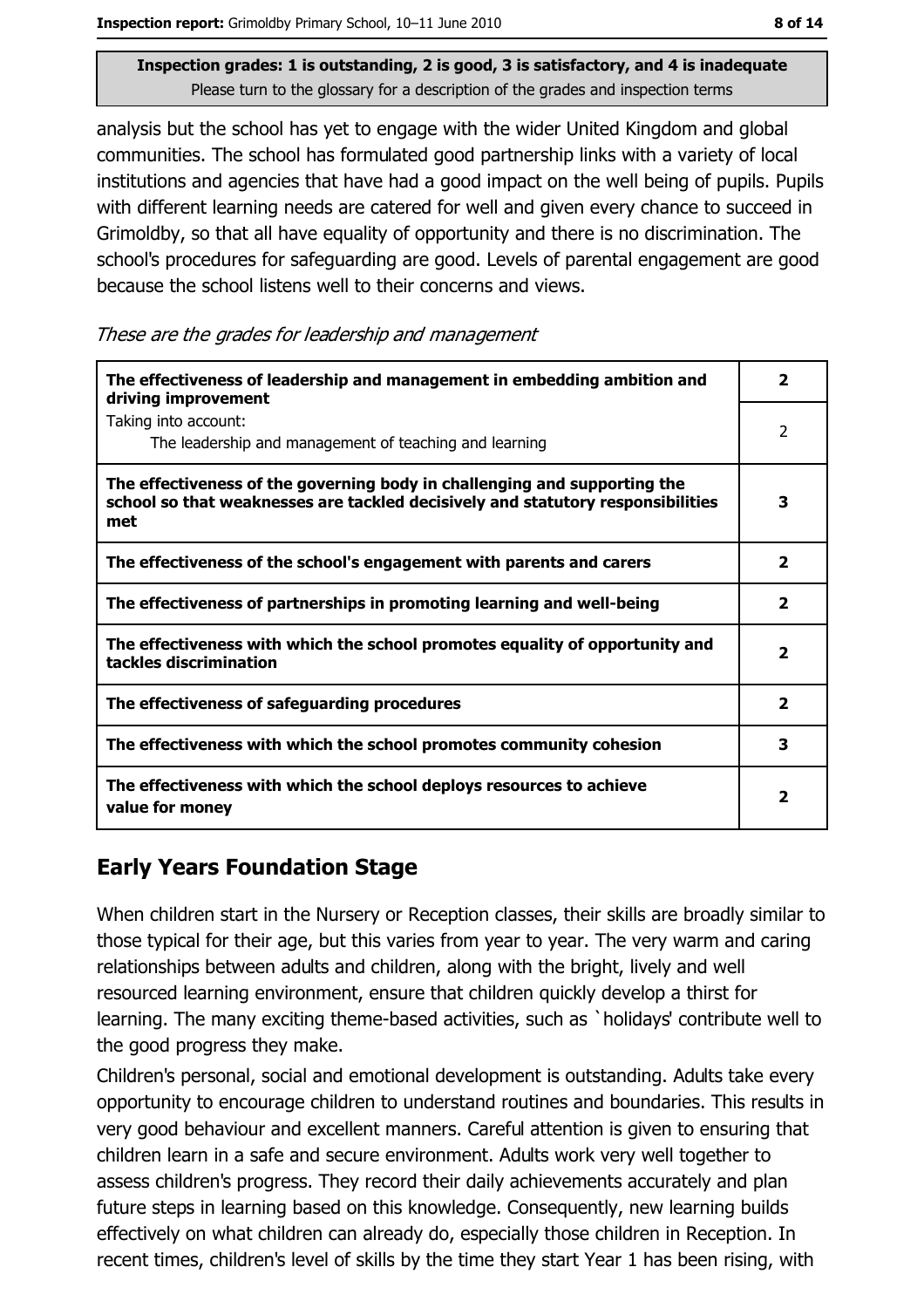a higher than average proportion of children working beyond the level expected nationally in 2009. Children's good progress reflects good leadership and management. The Early Years Foundation Stage provides a good balance of opportunities for children to learn both independently and under the direct quidance of adults. This, along with improved use of the outdoor learning environment and a strong focus of staff professional development all contribute to recent improvement. Leaders are well aware that their next steps are to ensure that the assessments made of children's skills and knowledge are used even more rigorously in planning activities in the Nursery that always match children's varying learning needs.

These are the grades for the Early Years Foundation Stage

| <b>Overall effectiveness of the Early Years Foundation Stage</b>                             |  |  |
|----------------------------------------------------------------------------------------------|--|--|
| Taking into account:                                                                         |  |  |
| Outcomes for children in the Early Years Foundation Stage                                    |  |  |
| The quality of provision in the Early Years Foundation Stage                                 |  |  |
| The effectiveness of leadership and management of the Early Years<br><b>Foundation Stage</b> |  |  |

#### **Views of parents and carers**

The parents and carers who returned the questionnaires were very positive about the school and the level of disagreement with any of the questions on the questionnaires was low. About a third of parents and carers made additional comments. Some spoke highly of the particularly good start their children receive in the Early Years Foundation Stage. Some spoke very positively about the work of the headteacher and her staff. A very small minority felt that unacceptable behaviour was not dealt with effectively. Inspectors found only good behaviour evident during the inspection. In addition, there was good evidence to support very good behaviour management. A small number of parents and carers also felt that the school does not help them to support their children's learning at home. This was brought to the attention of the school by inspectors, without breaching anonymity.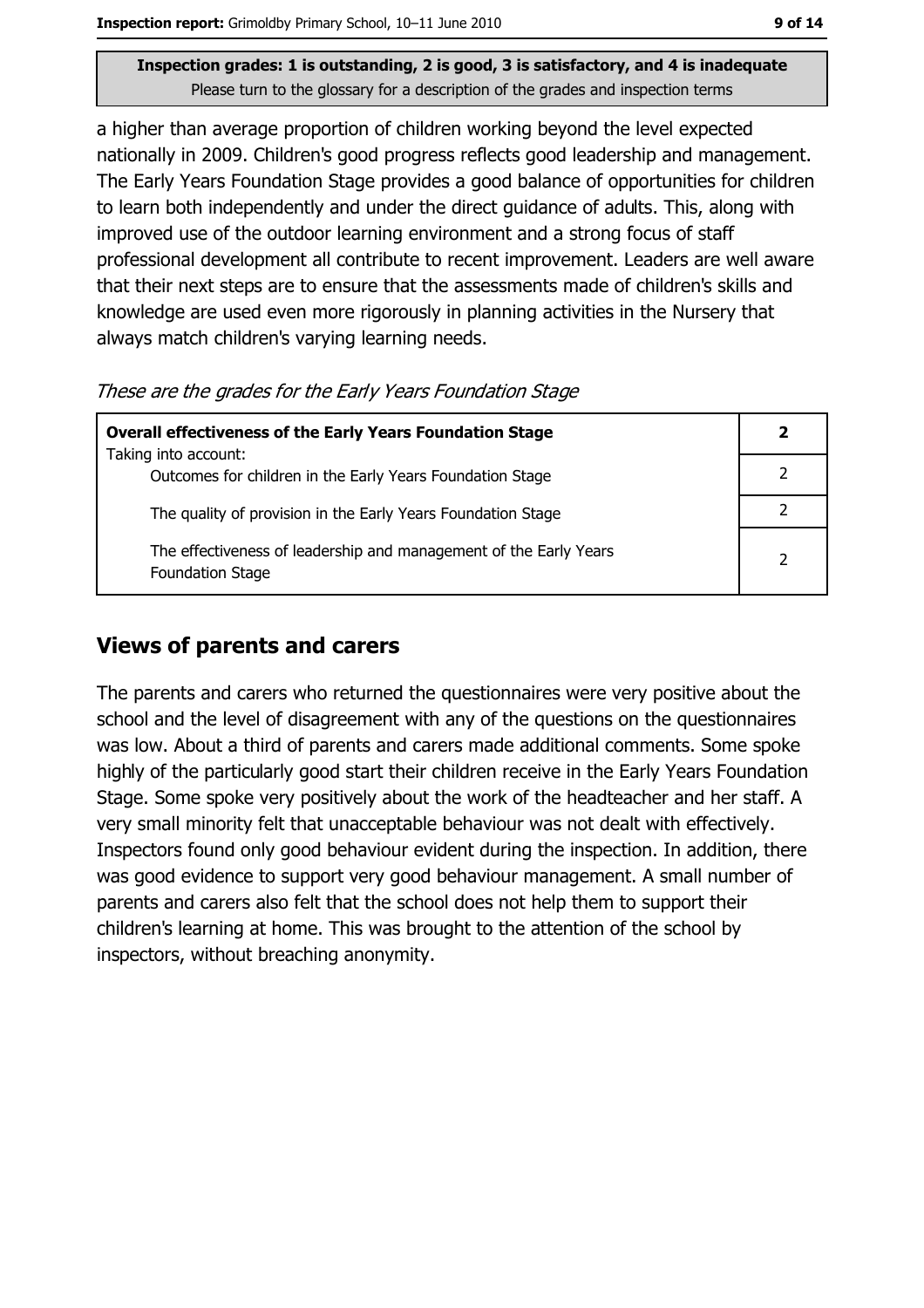#### Responses from parents and carers to Ofsted's questionnaire

Ofsted invited all the registered parents and carers of pupils registered at Grimoldby Primary School to complete a questionnaire about their views of the school.

In the questionnaire, parents and carers were asked to record how strongly they agreed with 13 statements about the school. The inspection team received 64 completed questionnaires by the end of the on-site inspection. In total, there are 202 pupils registered at the school.

| <b>Statements</b>                                                                                                                                                                                                                                       |              | <b>Strongly</b><br><b>Strongly</b><br><b>Disagree</b><br><b>Agree</b><br><b>Agree</b><br>disagree |              |               |                |                |                |                  |
|---------------------------------------------------------------------------------------------------------------------------------------------------------------------------------------------------------------------------------------------------------|--------------|---------------------------------------------------------------------------------------------------|--------------|---------------|----------------|----------------|----------------|------------------|
|                                                                                                                                                                                                                                                         | <b>Total</b> | $\frac{0}{0}$                                                                                     | <b>Total</b> | $\frac{0}{0}$ | <b>Total</b>   | $\frac{0}{0}$  | <b>Total</b>   | $\frac{0}{0}$    |
| My child enjoys school                                                                                                                                                                                                                                  | 44           | 69                                                                                                | 20           | 31            | $\mathbf 0$    | 0              | $\mathbf{0}$   | $\mathbf 0$      |
| The school keeps my child<br>safe                                                                                                                                                                                                                       | 46           | 72                                                                                                | 18           | 28            | $\mathbf 0$    | 0              | 0              | 0                |
| The school informs me<br>about my child's progress                                                                                                                                                                                                      | 33           | 52                                                                                                | 29           | 45            | $\mathbf{1}$   | $\overline{2}$ | 0              | 0                |
| My child is making enough<br>progress at this school                                                                                                                                                                                                    | 34           | 53                                                                                                | 27           | 42            | $\overline{2}$ | 3              | 0              | $\mathbf 0$      |
| The teaching is good at this<br>school                                                                                                                                                                                                                  | 35           | 55                                                                                                | 27           | 42            | 1              | $\overline{2}$ | 0              | $\mathbf 0$      |
| The school helps me to<br>support my child's learning                                                                                                                                                                                                   | 32           | 50                                                                                                | 27           | 42            | 3              | 5              | 0              | $\mathbf 0$      |
| The school helps my child to<br>have a healthy lifestyle                                                                                                                                                                                                | 36           | 56                                                                                                | 27           | 42            | $\mathbf{1}$   | $\overline{2}$ | $\mathbf 0$    | $\mathbf 0$      |
| The school makes sure that<br>my child is well prepared for<br>the future (for example<br>changing year group,<br>changing school, and for<br>children who are finishing<br>school, entering further or<br>higher education, or<br>entering employment) | 33           | 52                                                                                                | 27           | 42            | $\mathbf 0$    | 0              | 0              | $\mathbf 0$      |
| The school meets my child's<br>particular needs                                                                                                                                                                                                         | 39           | 61                                                                                                | 20           | 31            | 3              | 5              | 0              | $\boldsymbol{0}$ |
| The school deals effectively<br>with unacceptable behaviour                                                                                                                                                                                             | 27           | 42                                                                                                | 25           | 39            | $\overline{7}$ | 11             | 0              | 0                |
| The school takes account of<br>my suggestions and<br>concerns                                                                                                                                                                                           | 29           | 45                                                                                                | 27           | 42            | $\overline{4}$ | 6              | $\overline{2}$ | 3                |
| The school is led and<br>managed effectively                                                                                                                                                                                                            | 34           | 53                                                                                                | 25           | 39            | 3              | 5              | $\overline{2}$ | 3                |
| Overall, I am happy with my<br>child's experience at this<br>school                                                                                                                                                                                     | 41           | 64                                                                                                | 19           | 30            | $\overline{4}$ | 6              | 0              | $\mathbf 0$      |

The table above summarises the responses that parents and carers made to each statement. The percentages indicate the proportion of parents and carers giving that response out of the total number of completed questionnaires. Where one or more parents and carers chose not to answer a particular question, the percentages will not add up to 100%.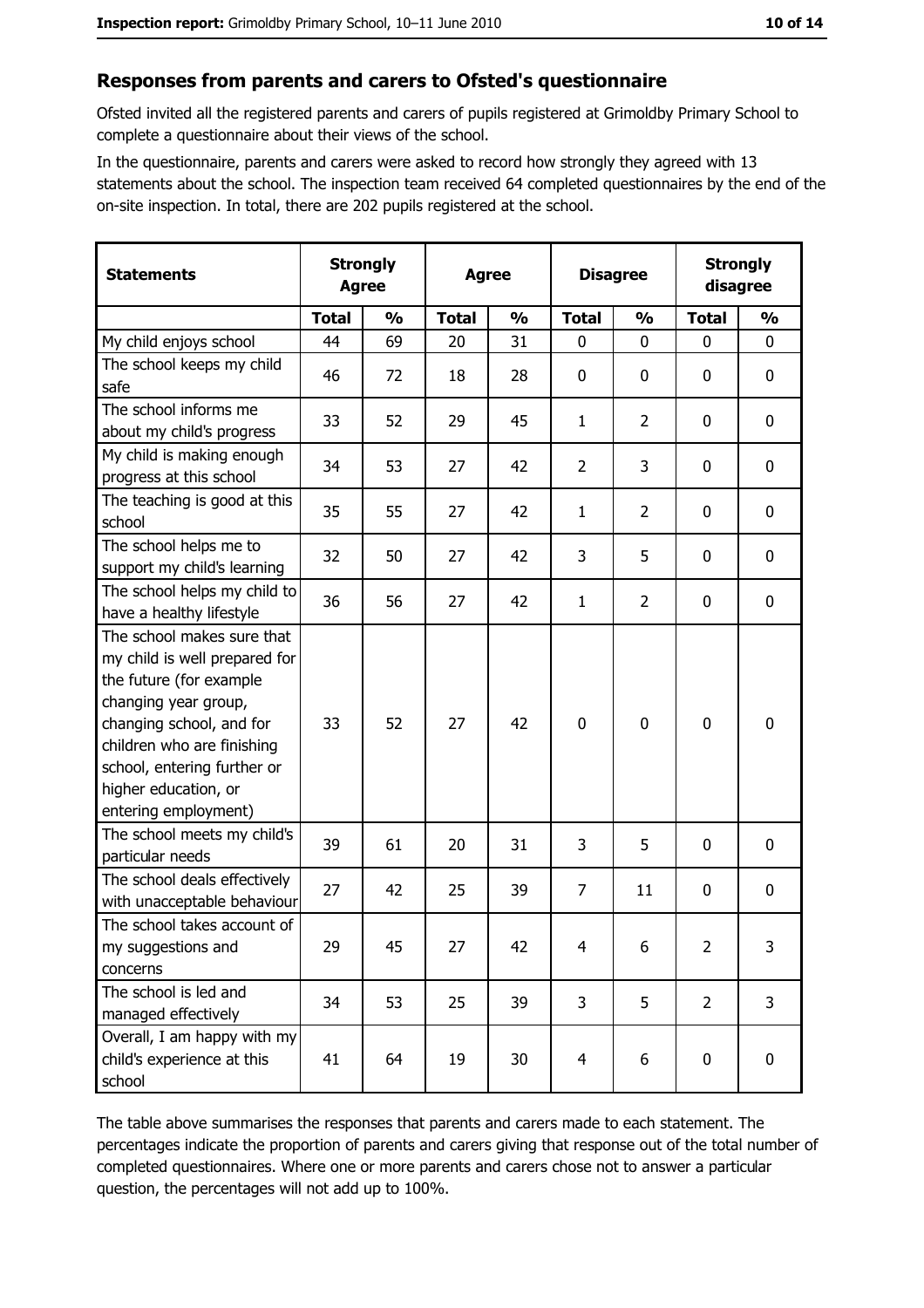# Glossary

| Grade   | <b>Judgement</b> | <b>Description</b>                                                                                                                                                                                                               |
|---------|------------------|----------------------------------------------------------------------------------------------------------------------------------------------------------------------------------------------------------------------------------|
| Grade 1 | Outstanding      | These features are highly effective. An oustanding<br>school provides exceptionally well for its pupils' needs.                                                                                                                  |
| Grade 2 | Good             | These are very positive features of a school. A school<br>that is good is serving its pupils well.                                                                                                                               |
| Grade 3 | Satisfactory     | These features are of reasonable quality. A satisfactory<br>school is providing adequately for its pupils.                                                                                                                       |
| Grade 4 | Inadequate       | These features are not of an acceptable standard. An<br>inadequate school needs to make significant<br>improvement in order to meet the needs of its pupils.<br>Ofsted inspectors will make further visits until it<br>improves. |

## What inspection judgements mean

### **Overall effectiveness of schools**

|                       | Overall effectiveness judgement (percentage of<br>schools) |      |                     |                   |  |
|-----------------------|------------------------------------------------------------|------|---------------------|-------------------|--|
| <b>Type of school</b> | <b>Outstanding</b>                                         | Good | <b>Satisfactory</b> | <b>Inadequate</b> |  |
| Nursery schools       | 51                                                         | 45   | 0                   | 4                 |  |
| Primary schools       | 6                                                          | 41   | 42                  | 10                |  |
| Secondary schools     | 8                                                          | 34   | 44                  | 14                |  |
| Sixth forms           | 10                                                         | 37   | 50                  | 3                 |  |
| Special schools       | 32                                                         | 38   | 25                  | 5                 |  |
| Pupil referral units  | 12                                                         | 43   | 31                  | 14                |  |
| All schools           | 9                                                          | 40   | 40                  | 10                |  |

New school inspection arrangements were introduced on 1 September 2009. This means that inspectors now make some additional judgements that were not made previously.

The data in the table above is for the period 1 September to 31 December 2009 and is the most recently published data available (see www.ofsted.gov.uk). Please note that the sample of schools inspected during the autumn term 2009 was not representative of all schools nationally, as weaker schools are inspected more frequently than good or outstanding schools.

Percentages are rounded and do not always add exactly to 100. Secondary school figures include those that have sixth forms, and sixth form figures include only the data specifically for sixth form inspection judgements.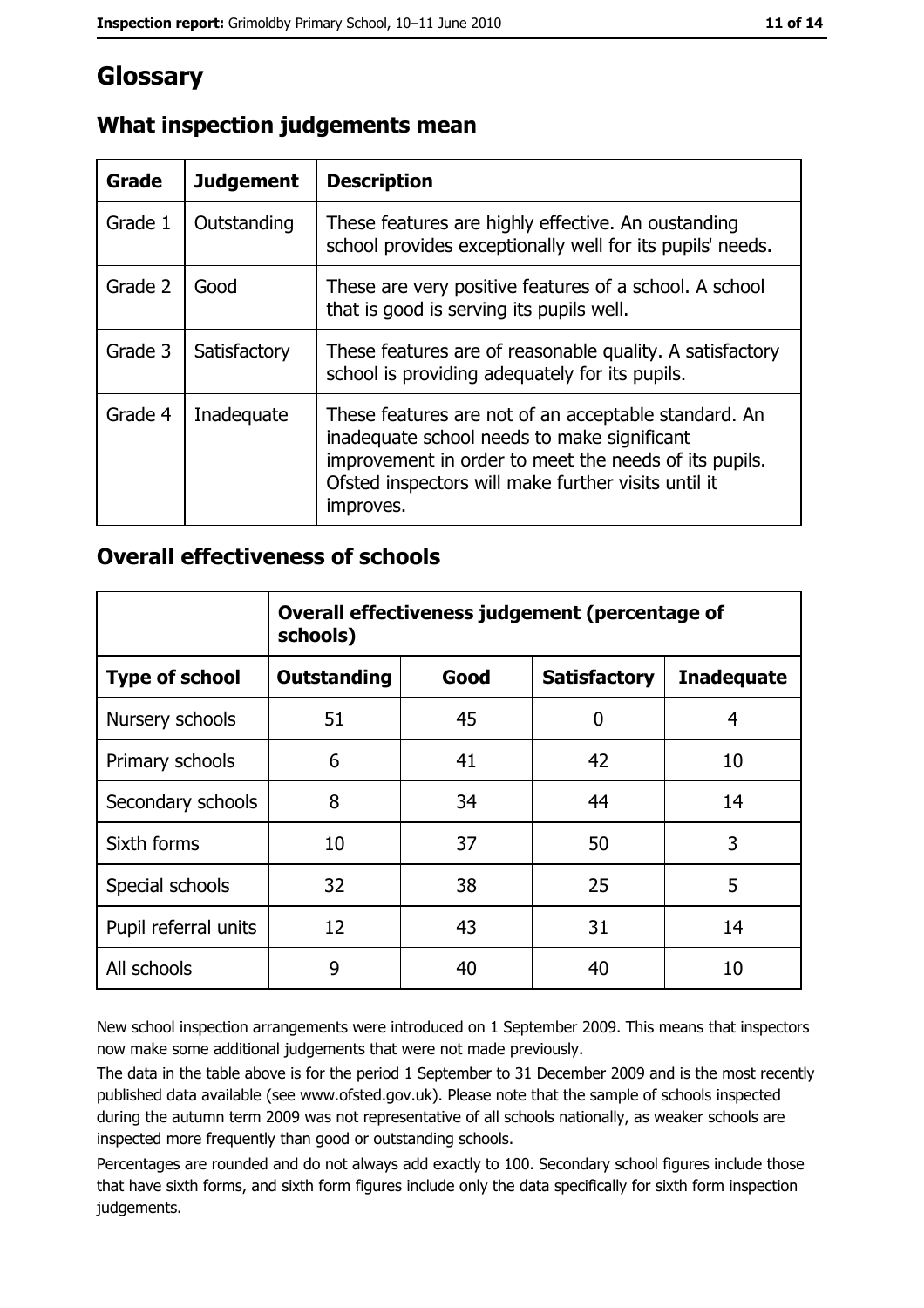# **Common terminology used by inspectors**

| Achievement:                  | the progress and success of a pupil in<br>their learning, development or training.                                                                                                                                                                                                                           |
|-------------------------------|--------------------------------------------------------------------------------------------------------------------------------------------------------------------------------------------------------------------------------------------------------------------------------------------------------------|
| Attainment:                   | the standard of the pupils' work shown by<br>test and examination results and in<br>lessons.                                                                                                                                                                                                                 |
| Capacity to improve:          | the proven ability of the school to<br>continue improving. Inspectors base this<br>judgement on what the school has<br>accomplished so far and on the quality of<br>its systems to maintain improvement.                                                                                                     |
| Leadership and management:    | the contribution of all the staff with<br>responsibilities, not just the headteacher,<br>to identifying priorities, directing and<br>motivating staff and running the school.                                                                                                                                |
| Learning:                     | how well pupils acquire knowledge,<br>develop their understanding, learn and<br>practise skills and are developing their<br>competence as learners.                                                                                                                                                          |
| <b>Overall effectiveness:</b> | inspectors form a judgement on a school's<br>overall effectiveness based on the findings<br>from their inspection of the school. The<br>following judgements, in particular,<br>influence what the overall effectiveness<br>judgement will be.                                                               |
|                               | The school's capacity for sustained<br>improvement.<br>Outcomes for individuals and groups<br>of pupils.<br>The quality of teaching.<br>The extent to which the curriculum<br>meets pupil's needs, including where<br>relevant, through partnerships.<br>The effectiveness of care, guidance<br>and support. |
| Progress:                     | the rate at which pupils are learning in<br>lessons and over longer periods of time. It<br>is often measured by comparing the<br>pupils' attainment at the end of a key<br>stage with their attainment when they<br>started.                                                                                 |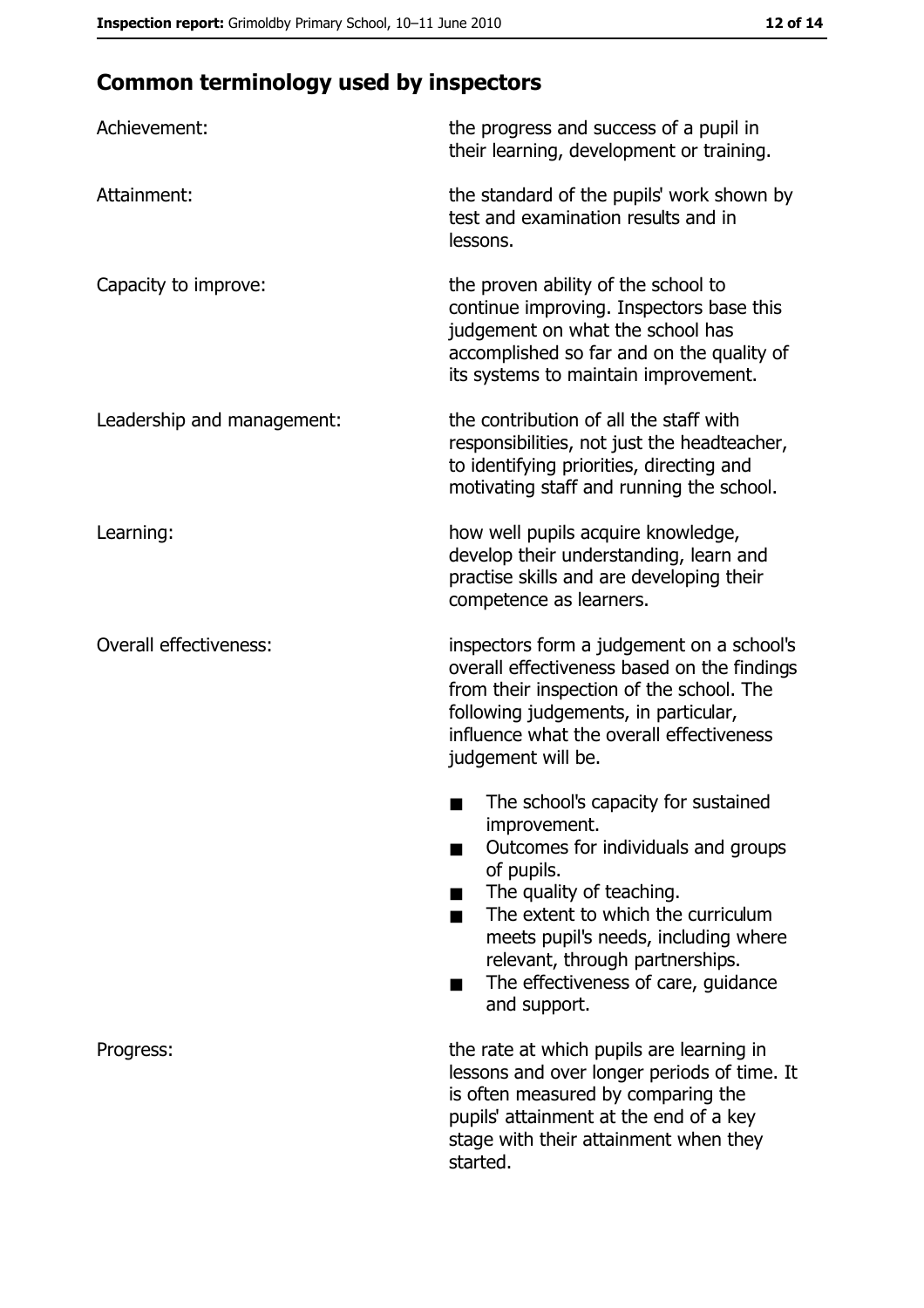This letter is provided for the school, parents and carers to share with their children. It describes Ofsted's main findings from the inspection of their school.



14 June 2010

**Dear Pupils** 

Inspection of Grimoldby Primary School, Louth, LN11 8SW

We very much enjoyed visiting your school when we came to inspect it recently and enjoyed speaking to many of you in meetings and lessons. We noticed how polite and well mannered you are; this is highly commendable, well done! We liked the way you all know how to stay fit and healthy, even the youngest children. The guinea pigs are well fed and one of you told us that they eat lots of vegetables. We also liked the way that many of you take on extra responsibilities in school as councillors and buddies for younger children. Well done again! The school cares for you very well and makes sure that you are kept safe.

We think your school is good and getting better. Your teachers do a very good job and spend time thinking carefully about how to make your lessons interesting and different. We enjoyed watching lots of good and some excellent lessons. Your teachers use the electronic whiteboards very well to make your lessons enjoyable and fun for you. You learnt about Florence Nightingale in a quiz and played a spelling game which made you laugh but you also learnt your spelling rules very well. You all make good progress in most of your lessons.

Even in a good school like yours there is work to be done. Many of the governors (these are people who help to run your school) are new and haven't had help to do their job well just yet. Quite a lot of you know the area around your school very well but you do not know very much about schools in areas different to where you live or in other countries. We have asked the school to ensure that:

- you understand better what schools and communities are like in other parts of the United Kingdom and in other countries
- governors get help to carry out their duties better including checking how well they have done in looking at communities further away from your school.

We wish you every success at Grimoldby in the future.

Yours sincerely

**Glynis Bradley-Peat** 

Lead inspector